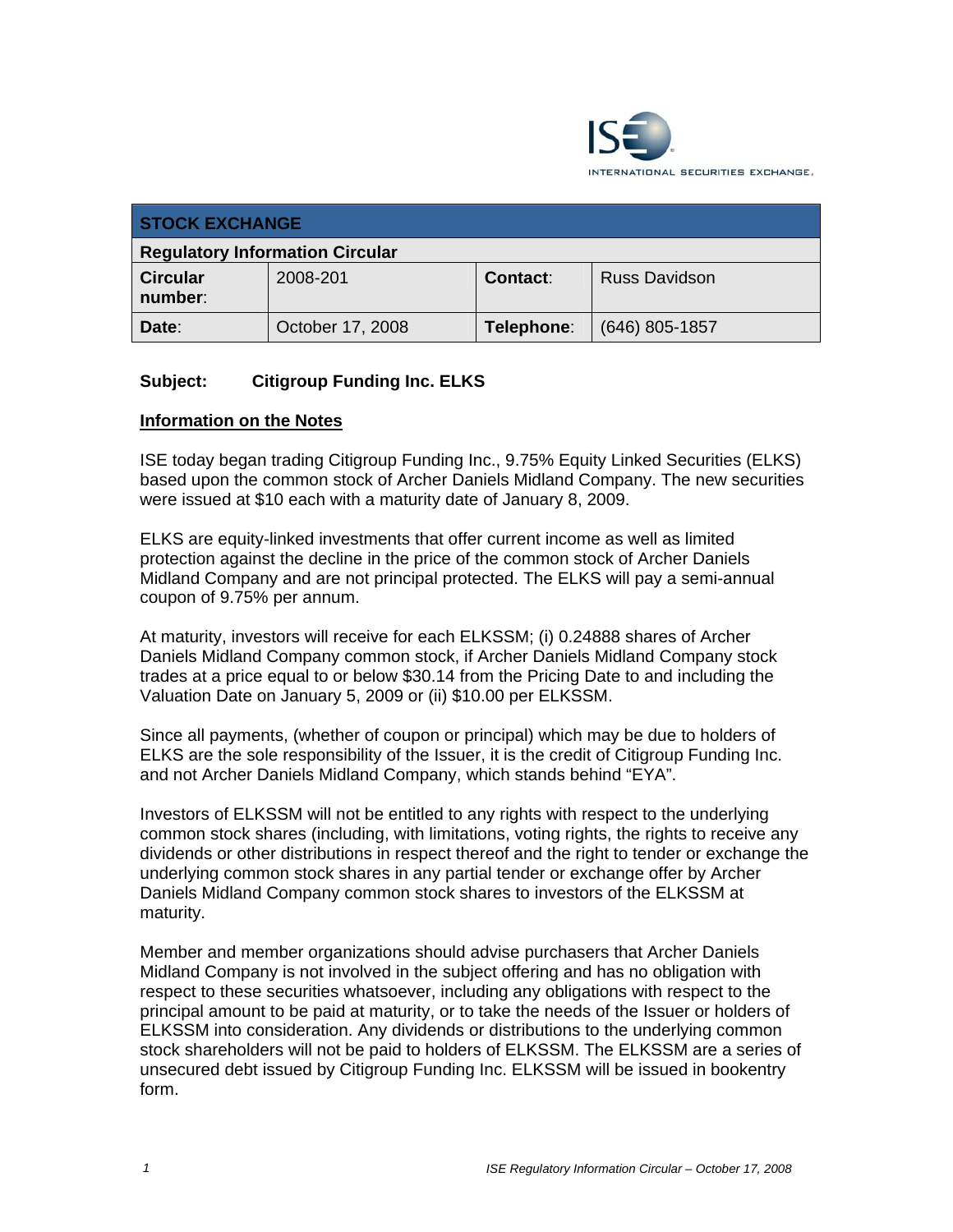The Trustee for the securities is The Bank of New York.

The ELKSSM combine features of equity and debt. The terms of the ELKSSM differ from those of ordinary debt securities in that the Issuer will not pay you a fixed amount at maturity.

Several factors, many of which are beyond our control, will influence the value of the ELKSSM. One can expect that generally the market price of the underlying common stock shares on any day will affect the value of the ELKSSM more than any other single factor. Other factors that may influence the value of the ELKSSM include: supply and demand for the ELKSSM, volatility of the underlying stock, interest rates, economic, financial, political and regulatory or judicial events. In addition, the time remaining to maturity and the credit worthiness of Citigroup Funding Inc. may influence the pricing of the ELKSSM.

Contact your Tax Advisor for information concerning taxation.

Trading in the shares on ISE is on a UTP basis and is subject to ISE equity trading rules. The shares will trade from 9:00 a.m. until 4:00 p.m. Eastern Time. Equity Electronic Access Members ("Equity EAMs") trading the shares during the Pre-Market Session are exposed to the risk of the lack of the calculation or dissemination of underlying index value or intraday indicative value ("IIV"). For certain derivative securities products, an updated underlying index value or IIV may not be calculated or publicly disseminated in the Pre-Market hours. Since the underlying index value and IIV are not calculated or widely disseminated during Pre-Market hours, an investor who is unable to calculate implied values for certain derivative securities products during Pre-Market hours may be at a disadvantage to market professionals.

Equity EAMs also should review NASD Notice to Members 03-71 for guidance on trading these products. The Notice reminds members of their obligations to: (1) conduct adequate due diligence to understand the features of the product; (2) perform a reasonable-basis suitability analysis; (3) perform customer-specific suitability analysis in connection with any recommended transactions; (4) provide a balanced disclosure of both the risks and rewards associated with the particular product, especially when selling to retail investors; (5) implement appropriate internal controls; and (6) train registered persons regarding the features, risk and suitability of these products.

**This Regulatory Information Circular is not a statutory Prospectus. Equity EAMs should consult the Trust's Registration Statement, SAI, Prospectus and the Fund's website for relevant information.**